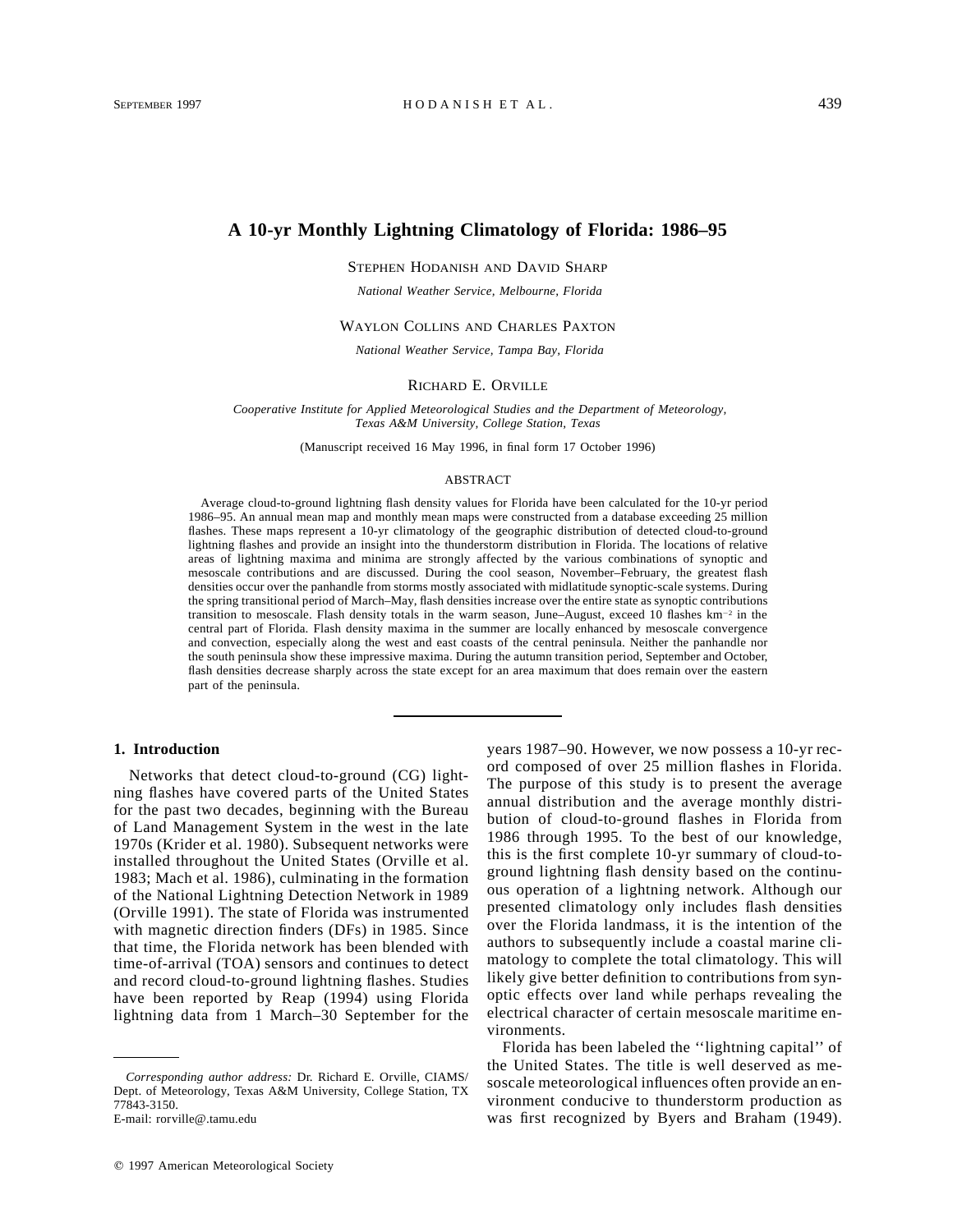Surrounded by water on three sides, Florida has a coastline approximately 2000 km in length with obvious maritime influences. Florida also has roughly 140 000 km2 of land and 11 500 km2 of land-locked water (Fernald 1981). Differential heating, related to land–water thermal contrasts, provides for an abundance of mesoscale boundaries often serving as lifting and/or focusing mechanisms for deep convection. Irregular geographic features include coastline protrusions at Apalachicola and Cape Canaveral, the large bays at Biscayne and Tampa, Charlotte Harbor, the St. Johns River, Lake Okeechobee, the Everglades, and the island chain of the Florida Keys. The Atlantic Ocean borders the east coast with the embedded Gulf Stream current near shore at Palm Beach and about 145 km offshore at Jacksonville. To the west, the more shallow waters of the Gulf of Mexico border the panhandle and west peninsula coasts. Each of these features has an impact on the local distribution of lightning density. Topographical relief is minimal along the entire coastal zone and the southern one-third of the peninsula. The highest elevations, only 60–90 m, are along the northern reaches of the panhandle and along the central Florida ridge that runs north–south down the center of the northern two-thirds of the peninsula. Orography is not considered a significant lifting mechanism for the production of thunderstorms.

Generally, Florida has a near-tropical climate. This becomes more evident with decreasing latitude. During the cool and transitional seasons, the state experiences the passage of midlatitude synoptic-scale cold fronts that are often electrically active. This is especially true for the panhandle region. South Florida, on many occasions, serves as the dying ground for these fronts as they become stationary and eventually become diffuse. However, at times these fronts remain active and return north as warm fronts. Conversely, during the warm and transitional seasons, differential heating generates discernible mesoscale fronts as sea (lake or bay) breezes. These boundaries often become electrically active. It is during both transitional periods when the combined contributions of synoptic-scale effects and mesoscale effects have the greatest impact on the magnitude of flash densities and their associated distributions. Additionally, from June through November, Florida is a prime landfall target for tropical cyclones. However, it should be understood that lightning activity is usually minimal with tropical cyclones due to their thermodynamic structure and associated low buoyancy (Zipser and LeMone 1980; Jorgensen 1984). For lightning to develop, strong and sufficiently deep updrafts are necessary to promote charge separation in the mixedphase region between supercooled water and ice particles (Jayaratne et al. 1983; Dye et al. 1986; Samsury and Orville 1994). This is difficult to achieve except along the outer fringes of such systems, although the eyewall of Hurricane Andrew did produce cloud-toground flashes during landfall over southeast Florida (Lascody 1993).

While it is true that other Florida lightning and convective climatologies have been constructed, most were limited to warm season convection over the peninsula. Blanchard and López (1985) examined the spatial pattern of convection over south Florida. They argued that there are primarily three basic convective patterns observed over south Florida during the summer months. López and Holle (1987) later stated that thunderstorm activity over Florida was controlled by a complex interaction between repetitive sea-breeze circulations and the different flow and airmass characteristics that are determined by synoptic- and large regional-scale situations in relationship to the underlying topography. López and Holle (1987) then investigated the distribution of summer season lightning as a function of low-level wind flow over central Florida during the summer. They defined certain low-level wind flow regimes that tended to increase flash densities for certain parts of the peninsula. Holle et al. (1992) analyzed lightning flash distributions associated with synoptic map types over Florida. Their purpose was to improve short-range forecasting of lightning/thunderstorms within the Kennedy Space Center. Reap (1994) also studied the effects of synoptic-scale forcing under a variety of low-level flow regimes focusing on the subsequent temporal and spatial distribution of warm season lightning activity to develop experimental probability equations for predicting thunderstorm distributions associated with major flow regimes. In addition, various ''thunderstorm day'' climatologies have been drafted in the past. These were often based on the occurrence of ''thunder heard'' at a given location (manual surface observational procedure) while indifferent to the type of lightning or its distance from the observing station (MacGorman et al. 1984). Our study will offer a more concise picture of how local geography affects cloud-to-ground lightning distributions, climatologically during each month of the year, and for the entire state. Similar but less comprehensive studies were performed over Georgia in preparation for the 1996 Summer Olympic Games in Atlanta, Georgia (Livingston et al. 1996; Watson and Holle 1996).

## **2. Data**

The lightning detection network in Florida has evolved since the first installations in 1985. The original Florida DF installations were an expansion of the New England network reported by Orville et al. (1987), which used DFs identical to the equipment described by Krider et al. (1976, 1980) and evaluated by Mach et al. (1986). A map of the DF locations in Florida for the period 1985–93 can be found in recent publications (Orville 1991, Fig. 2; Reap 1994, Fig. 1). By 1994, the lightning sensors included both the TOA and magnetic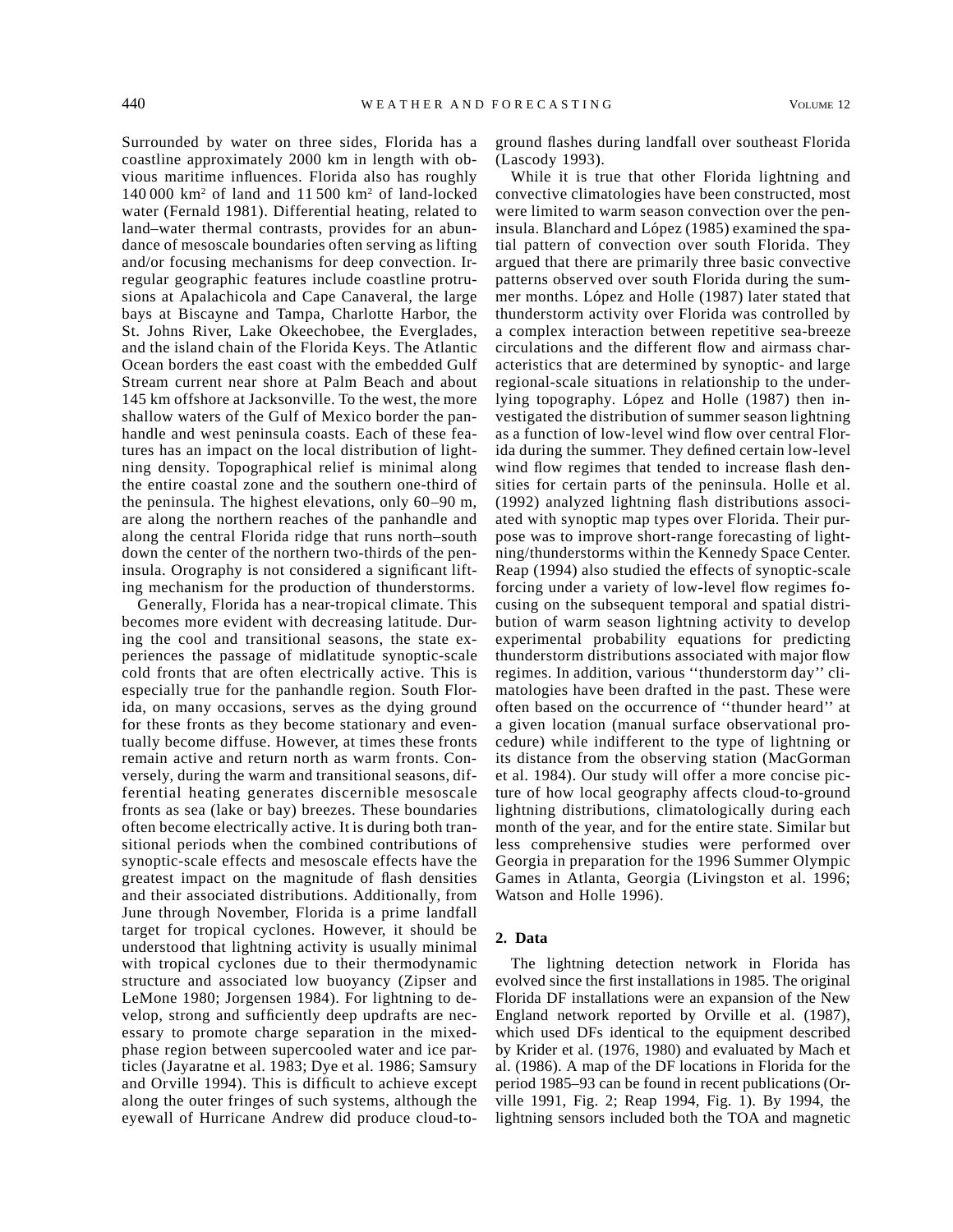

FIG. 1. Mean annual cloud to ground lightning flash density for the period 1986–95. Measured flash counts have been multiplied by a factor of 1.4 to correct for the estimated 70% detection efficiency of the lightning detection network.

direction finding techniques. In addition, some of the sensor locations changed (Cummins et al. 1996, Fig. 4) in the latter part of 1994.

The detection efficiency of the lightning network in Florida has varied during the 10 yr, 1986–95. Experimental work (Orville et al. 1987) suggests values of 70% are appropriate, but more recent measurements in Florida suggest values of 53%–72% (Maier 1991). Detailed evaluations of the new sensors installed in 1994 in the National Lightning Detection Network reveal average detection efficiencies of 76% for seven storms in the New York area in 1994 (Cummins et al. 1996). For the purpose of our analysis, we assume a detection efficiency of 70% and multiply all the flash counts by a factor of 1.4. Readers interested in the measured value can reduce the contours in this paper by 30% to obtain the measured value of the flash density.

The grid size used in this analysis is 60 east–west by 50 north–south points, resulting in a grid interval of 21 km in the east–west and 14 km in the north– south directions. Thus, flash density variations occurring at less than these distances cannot be resolved. From the lightning database for the continental United States cloud-to-ground flashes occurring in the Florida area were isolated, producing a set of 25 million flashes. These were further broken down into monthly datasets and summed to produce 10-yr averages for each month. The contoured results are presented in the next section.

### **3. Results and discussion**

Figures 1 and 2 summarize the results of contouring 10 yr of CG flashes for the state of Florida, once for the average year, and then for the average month.

### *a. Ten-year average*

Figure 1 is the result of contouring the 25 million flashes for the Florida area, dividing by 10, and multiplying by 1.4 to correct for the estimated 70% lightning network detection efficiency. The result is the average flashes per kilometer squared per year for the period 1986–95.

Overall, the annual flash density (Fig. 1) shows a surprising range across the state. Flash densities range in excess of 12 flashes  $km^{-2}$  over the central sections of the peninsula to 4 flashes  $km^{-2}$  over the southern part of the peninsula and the eastern panhandle (''big bend'' area).

Three separate maximum flash densities are noted over the peninsula. The two maxima over the east-central and west-central regions of the peninsula are related to the positioning of the subtropical ridge axis and subsequent low-level wind flow regimes over the peninsula during the warm season. In general, these maxima represent the prevalence of either southeasterly or southwesterly low-level wind flow during the warm season and are the most dominate signals. Climatologically the low-level ridge axis is located frequently over the northcentral part of the state, which often promotes a collision of the sea-breeze boundaries over the west coast, resulting in the greatest enhancement of lightning activity over the west-central peninsula. Conversely, when the ridge axis is forced south, the low-level flow over the central peninsula becomes southwest. This allows for the collision of the sea breezes to occur along the eastcentral side of the peninsula.

The third flash density maximum is located east of Lake Okeechobee and is largely due to the collision of the lake-breeze boundary with the east coast sea breeze. This maximum typically occurs in the warm and transitional seasons under weak low-level flow.

In addition to the flash density maxima, two areas of flash minima are noted. The first, over the southern part of the state is due to a combination of geography and climatology. The extreme southern part of the peninsula is relatively narrow, which reduces the time that the sea breeze remains over warm land. Furthermore, this area

FIG. 2. Mean monthly cloud-to-ground lightning flash density for the period 1986–95. The flash density scale is based on the logarithm of the corrected flash count to the base 3.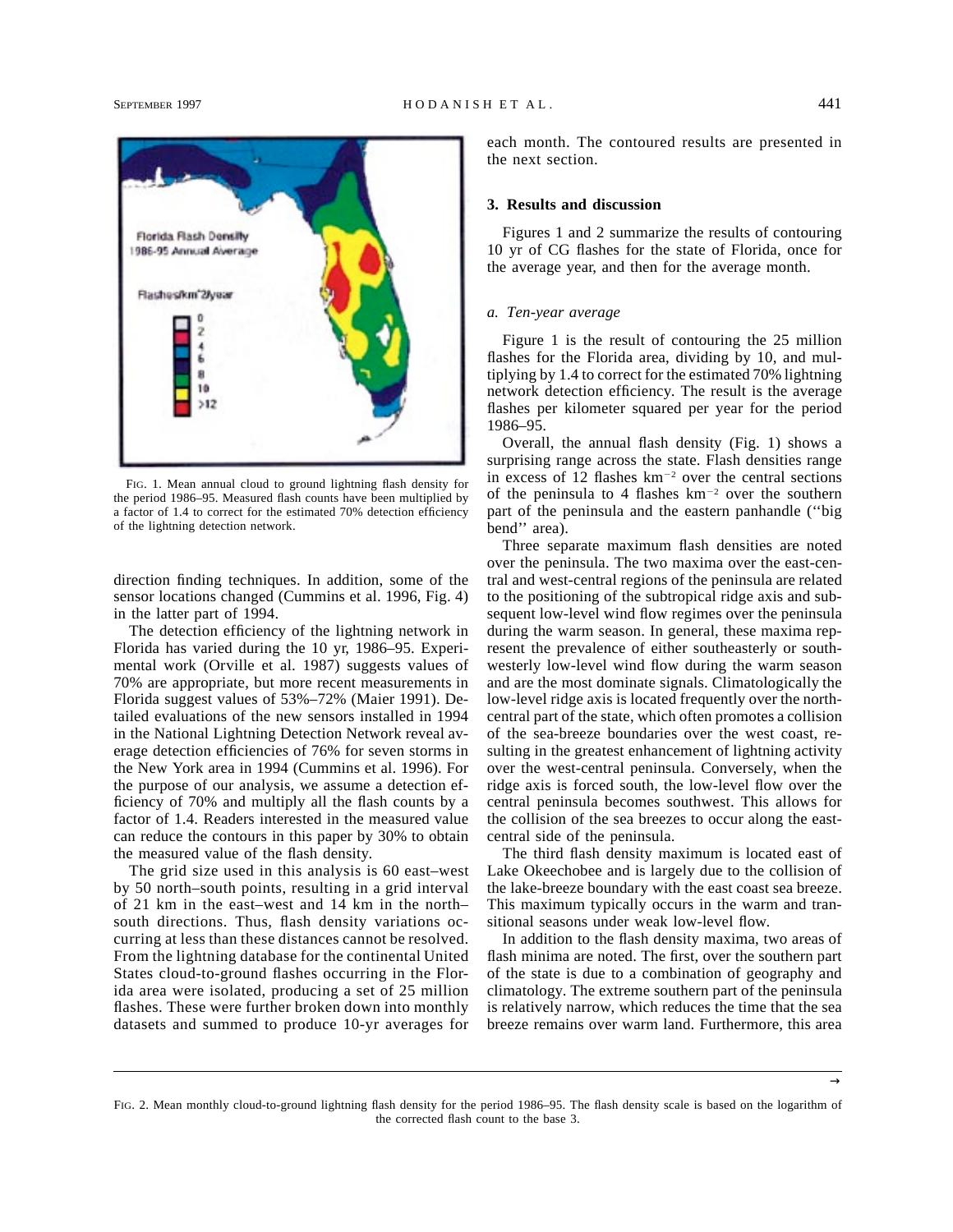



1986-95 Average Ground<br>Flash Density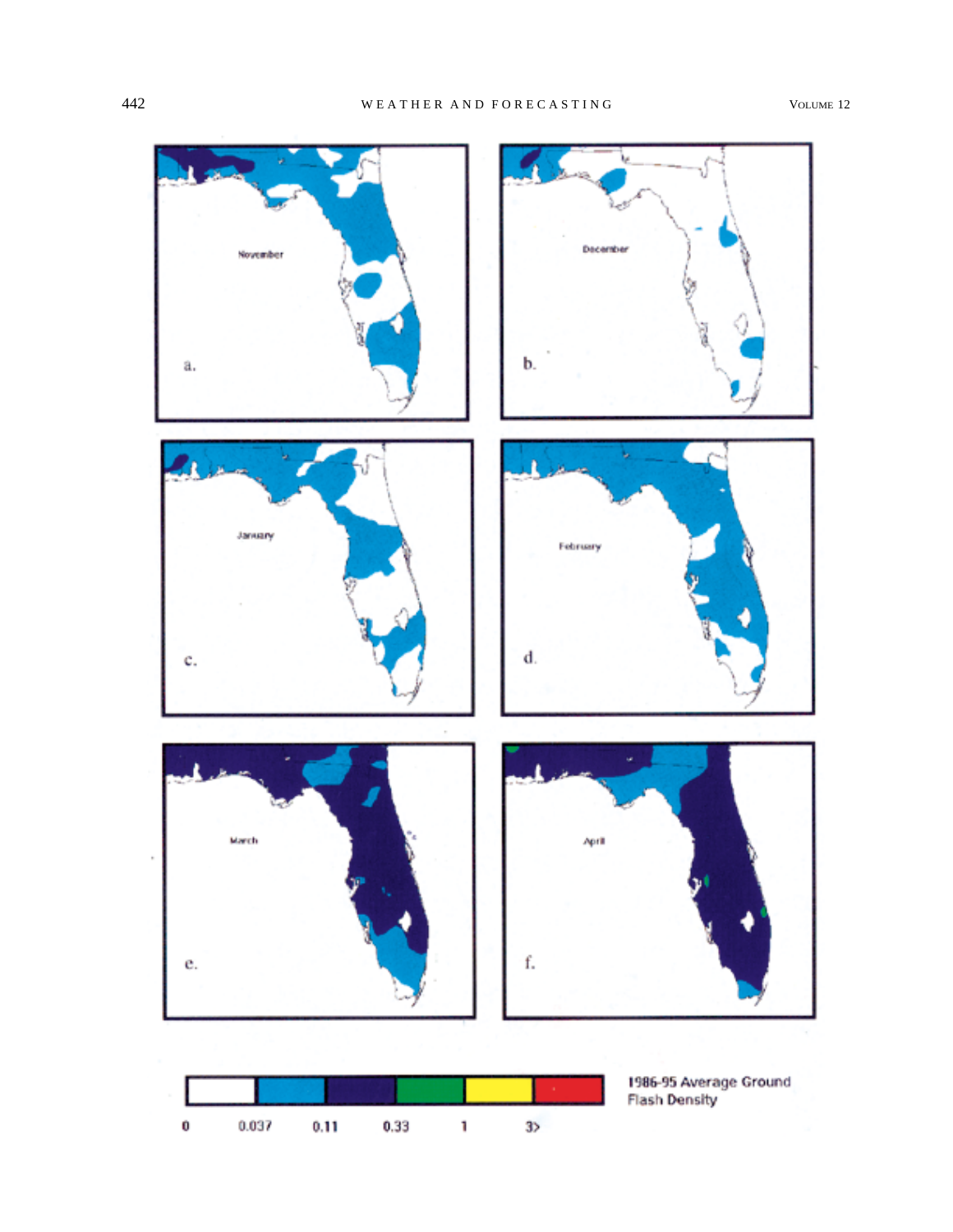



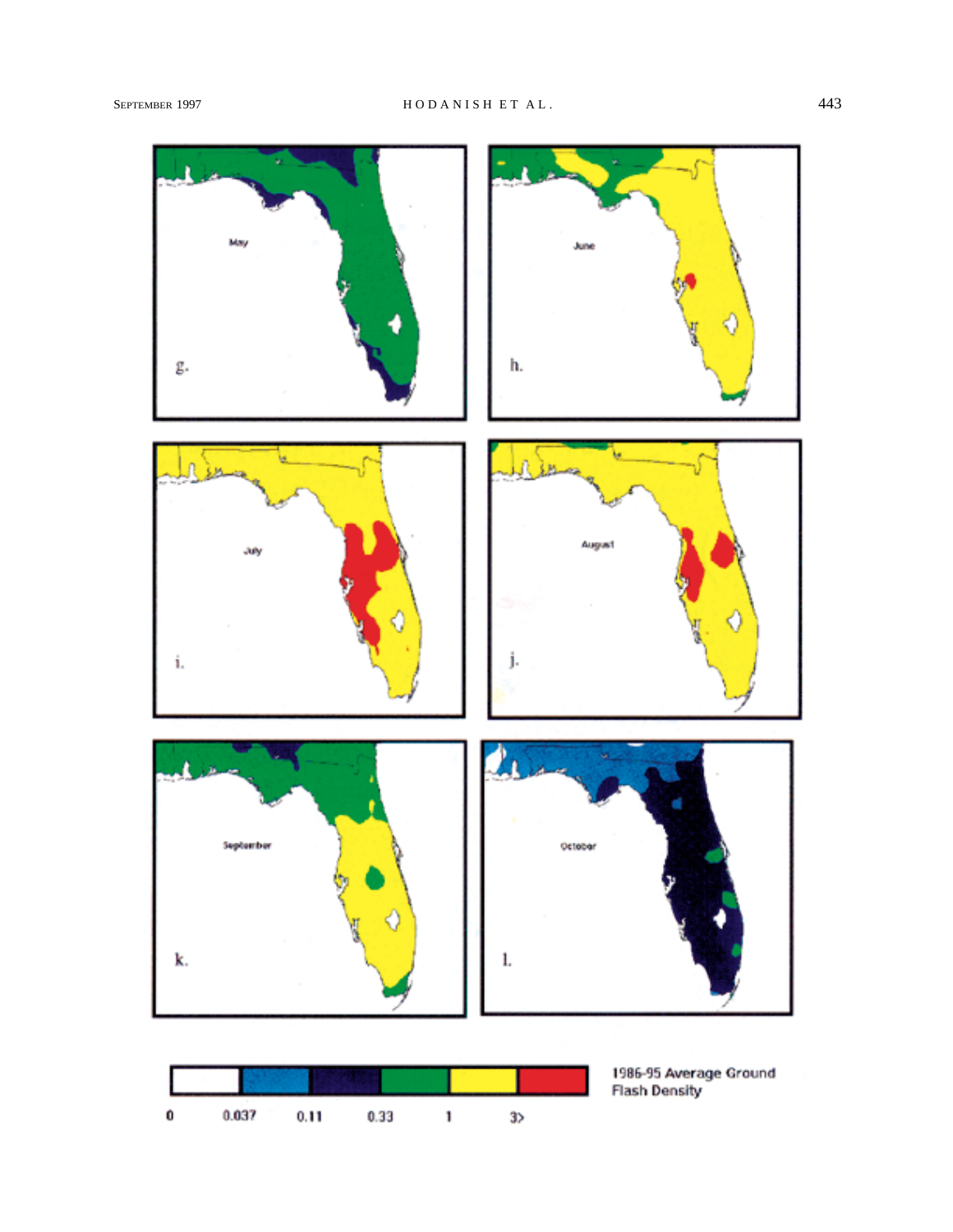is dominated by wet grasslands that limit the effects of strong differential heating. Also, during the late summer months, the upper-level subtropical ridge is often located over the southern part of the state, which further tends to retard excessive convection.

The second minimum, over the big bend north of Apalachee Bay, is somewhat perplexing. On the larger scale during the cool and transitional months, many Florida forecasters have witnessed the reduction in rainfall roughly centered around longitude 85°W over the panhandle. One plausible explanation for the minimum is that convection associated with gulf coast frontal waves decreases as the secondary cyclones develop off the mid-Atlantic states; another is that the average cyclone tracks are farther north with convergence along the front or prefrontal squall weakening as it approaches the panhandle. During the warm season, coastal contouring on either side of Apalachee Bay results in two short-length sea-breeze sections that propagate away from one another as they move inland. Most importantly, unlike the peninsula, where the collision between the sea-breeze boundaries enhances flash densities, only one major sea breeze exists in the panhandle.

### *b. Monthly flash densities*

The monthly flash density maps (Fig. 2) are divided into four periods that we call the cool season, the spring transitional, the warm season, and the autumn transitional. Note that in the monthly maps the flash density, in flashes  $km^{-2}$ , is expressed on a logarithmic scale to the base 3. This provides for a wider range of numbers to show the variation of lightning counts throughout the year. We begin the analysis with the cool season that extends from November through February.

### 1) COOL SEASON (NOVEMBER–FEBRUARY)

During the cool season (November–February) lightning flash densities over the entire state are at a minimum (Figs. 2a–2d). Flash densities are mostly below  $0.11$  flashes  $km^{-2}$ , except for the slightly higher values up to 0.33 flashes  $km^{-2}$  over the western panhandle. Lower flash densities during this time of the year are a consequence of a greater frequency and duration of increased atmospheric static stability over the region and decreased solar insolation. In December, lightning is at its annual monthly minimum. Lightning occurring this time of the year is associated with the passage of midlatitude frontal systems.

Excluding December, the Florida panhandle region shows a relative flash density maximum for the state. This increased density for the panhandle is due to higher  $\theta_{\rm g}$  air advecting northward in advance of eastward moving synoptic cyclones traversing the continental United States. As the cyclones move east, associated cold fronts cross the panhandle, lifting the warm, moist unstable air from the Gulf of Mexico. However, based on the operational experience of many Florida meteorologists, the main core of synoptic-scale energy and upper-level support can often be observed to pass to the north, affecting mainly the panhandle.

The higher flash densities observed over the southeast part of the peninsula during the cool season are a consequence of stalled frontal systems and are generally oriented southwest to northeast. During the cool season, cold fronts stall over south Florida or the Florida Straits as the anticyclones to the north move off the mid-Atlantic coast. These stationary fronts will usually erode but may become active once again if the pressure gradient to the north of the front increases under frontogenetic conditions. Synoptic-scale lift can be enhanced if the subtropical jet interacts with the stalled frontal system. This type of frontal system often becomes electrically active due to increasing low-level convergence. They usually remain quasi-stationary and can produce significant convective rainfall events over southeast Florida (Gonzales and Moore 1990). We suggest that this type of weather system is the prime contributor to the general flash density maximum over southeast Florida during the cool season.

### 2) SPRING TRANSITIONAL (MARCH–MAY)

The spring transitional season (March–May) shows an increase of lightning activity over the entire state of Florida. At this time of the year, Florida experiences its most dynamically driven severe weather. For example, the occurrence of central Florida's record hail storms and the ''storm of the century'' (Orville 1993) both occurred during March and were electrically impressive. Both solar insolation and low-level moisture increase, while temperatures aloft remain relatively cool and the polar jet is often located over the continental United States (Schmocker et al. 1990). As the season progresses, the contribution to flash density distributions shifts from synoptic scale to mesoscale as the polar jet lifts northward and the sea- and lake-/bay-breeze convergence zones begin to intensify.

During March (Fig. 2e.), lightning flash densities over Florida are generally uniform and governed synoptically. The minimum, however, over south Florida can be explained by two factors. The first part involves the less frequent passage of frontal systems as compared to the rest of the state. The second, and most important reason, is the geography of the region. Local effects on convection within the region are influenced by the "sea of grass" the Florida Everglades—as well as the relative narrowness of the extreme southern peninsula. This region of grass and water locally reduces the extent of differential heating, which in turn leads to a minimum in mesoscale forcing and subsequent thunderstorm development (Gannon 1978; McCumber and Pielke 1981). This density minimum is noticeable during every month of the year, especially during the cool and transitional periods.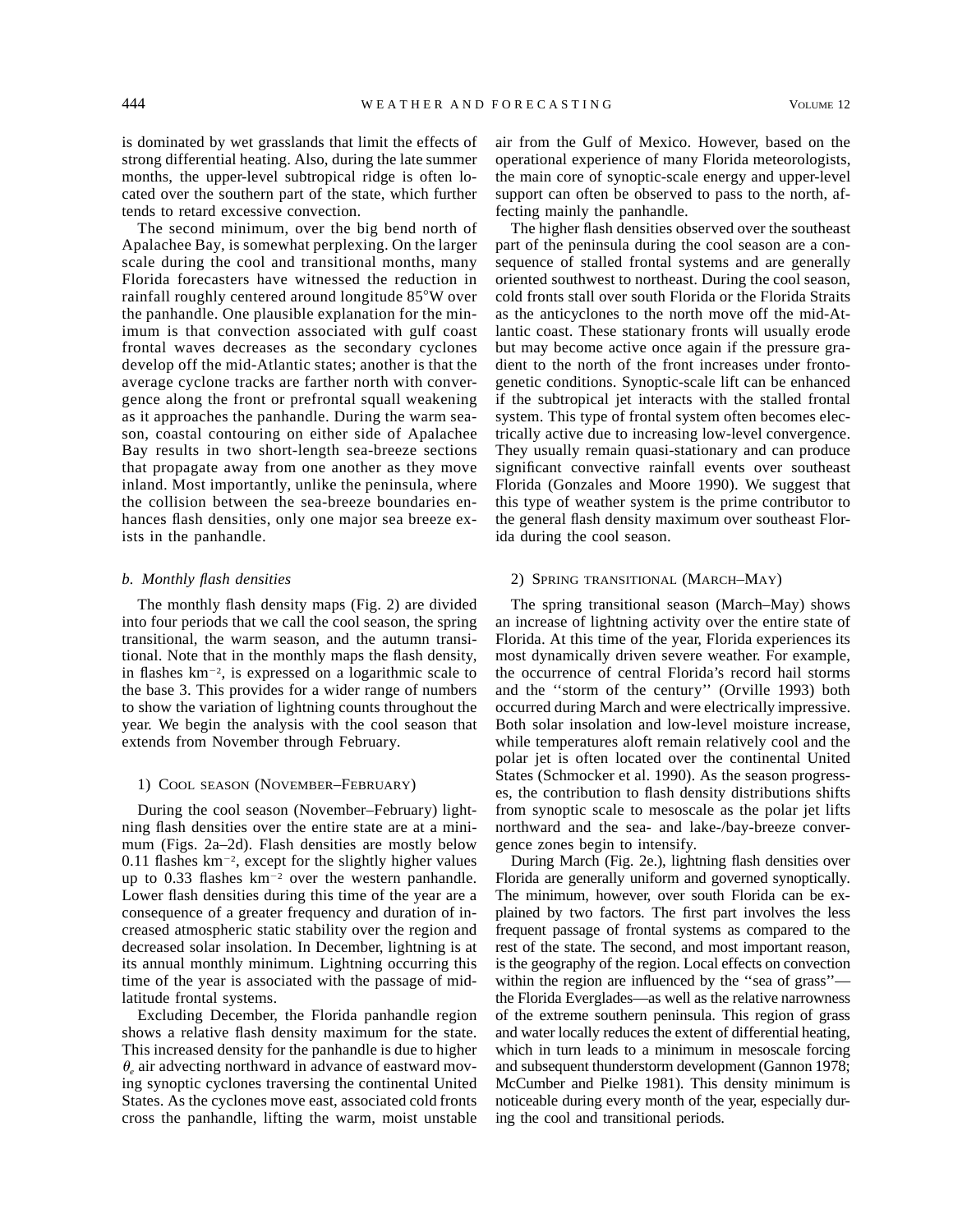We note that though the lightning data depict a steady increase from March to May, precipitation climatologies over the state are at a minimum. Interestingly, April is climatologically the driest month for Florida (NOAA 1989).

A brief discussion of the central Florida sea-breeze character will be helpful in understanding the transitional and warm season flash density maps and the remaining monthly figures. Numerous observational and numerical studies (Pielke 1974; Blanchard and López 1985; and others, see Reap 1994 for a review) have documented that the movement of the sea breeze over Florida is controlled by the low-level synoptic flow. As these sea-breeze boundaries develop, showers and thunderstorms typically form along them and propagate inland. The low-level environmental wind will either assist or impede their inland progress. For example, embedded in easterly low-level wind flow, the east coast sea breeze (ECSB) would initiate just inland during the late morning and uniformly produce an increase in lightning discharges as the ECSB moves westward. In contrast, inland penetration of the west coast sea breeze (WCSB) would be impeded. Lightning flashes associated with the WCSB will remain concentrated along the west coast. By late afternoon, CG flashes occur frequently as the two boundaries collide over the westcentral part of the peninsula.

The reverse pattern to the above discussion would be valid for westerly low-level flow. For northerly or southerly flow, both sea breezes will form but with little chance of collision. An extremely weak lowlevel flow promotes the ECSB–WCSB collision at some midway point. As a result, the impact on flash densities and the location of relative maxima/minima provide insight to the influences of the low-level wind flow pattern. In general, given sufficient thermodynamic instability for thunderstorms to form along seabreeze boundaries, the strength and direction of the low-level wind will determine the movement of these boundaries and where they will collide. Importantly, it is the collision of the ECSB–WCSB boundaries that greatly enhances the density of CG flashes for the central peninsula. The panhandle sea breeze does not experience a collision process.

The flash density maximum east of Lake Okeechobee is first seen during April and is a product of the collision of the lake breeze and the sea breeze. This maximum can be seen on several of the monthly charts and is also quite distinct on the annual chart. This collision process continues through the warm season and into the autumn transitional period but its manifestation is difficult to see on some maps due to scale resolution. This collision occurs when either the southern part of the state is under weak zonal flow, or when the strength of the synoptic flow is negligible. When the easterly wind is weak, the ECSB will develop and move slowly inland. As it approaches the east side of Lake Okeechobee, it encounters a weak lake breeze. As these boundaries collide, convection is enhanced. If the wind flow is from a weak westerly component, the lake breeze and the ECSB will form. In this situation, the lake breeze will move east and encounter the ECSB to enhance convection near the east coast. When the synoptic flow is negligible, both breezes will form and collide midway between the lake and the east coast. It is important to note that the occurrence of CG lightning increases only during weak flow patterns for this area. If the wind flow is relatively strong, lightning activity will be reduced as either the east side of the lake breeze will be minimized under strong easterly flow or the ECSB will be minimized under strong westerly flow.

Over the panhandle, flash densities remain the same or decrease slightly, from March to April (Figs. 2e and 2f.). Although the availability of low-level moisture increases over the panhandle along with increased solar insolation during this time of the year, densities do not significantly increase compared to the peninsula. The transition to stronger mesoscale signals, which first begins in the southern part of the state, has not yet reached north Florida.

During the month of May (Fig. 2g), flash densities increase statewide, with lightning coverage rather uniform across the state. Minimum flash densities are located along the coast of the panhandle and over extreme south Florida. Contributions to the minimum over south Florida are the weaker low-level forcing over the Everglades, the narrowness of the south peninsula, and a climatological subsidence south of the subtropical ridge axis. The minimum flash density along the panhandle coast is due to the shallow nature of the sea-breeze when it initially develops. As the panhandle sea breeze moves inland, it becomes deeper reaching the level of free convection away from the coast as the lightning increases. The same can be said of the peninsula sea breezes except that late afternoon collisions near the coast mask this feature.

### 3) WARM SEASON (JUNE–AUGUST)

The warm season in Florida brings a large increase in the number of CG lightning flashes. During this time of the year (Figs. 2h–j), CG lightning flash densities increase dramatically statewide, particularly over the peninsula. Flash densities are at their annual monthly maxima. It is noteworthy that most of the state experiences densities greater than 1 flash  $km^{-2}$ , with values exceeding 3 flashes  $km^{-2}$  over parts of the central peninsula. The atmosphere over the state characteristically becomes more tropical. It is during the warm season that Florida earns its nickname as the ''lightning capital.''

June (Fig. 2h) is similar to May in that flash density minima occur near the panhandle coast and in the extreme south of Florida. However, the greatest flash density is now clearly over central Florida. An obvious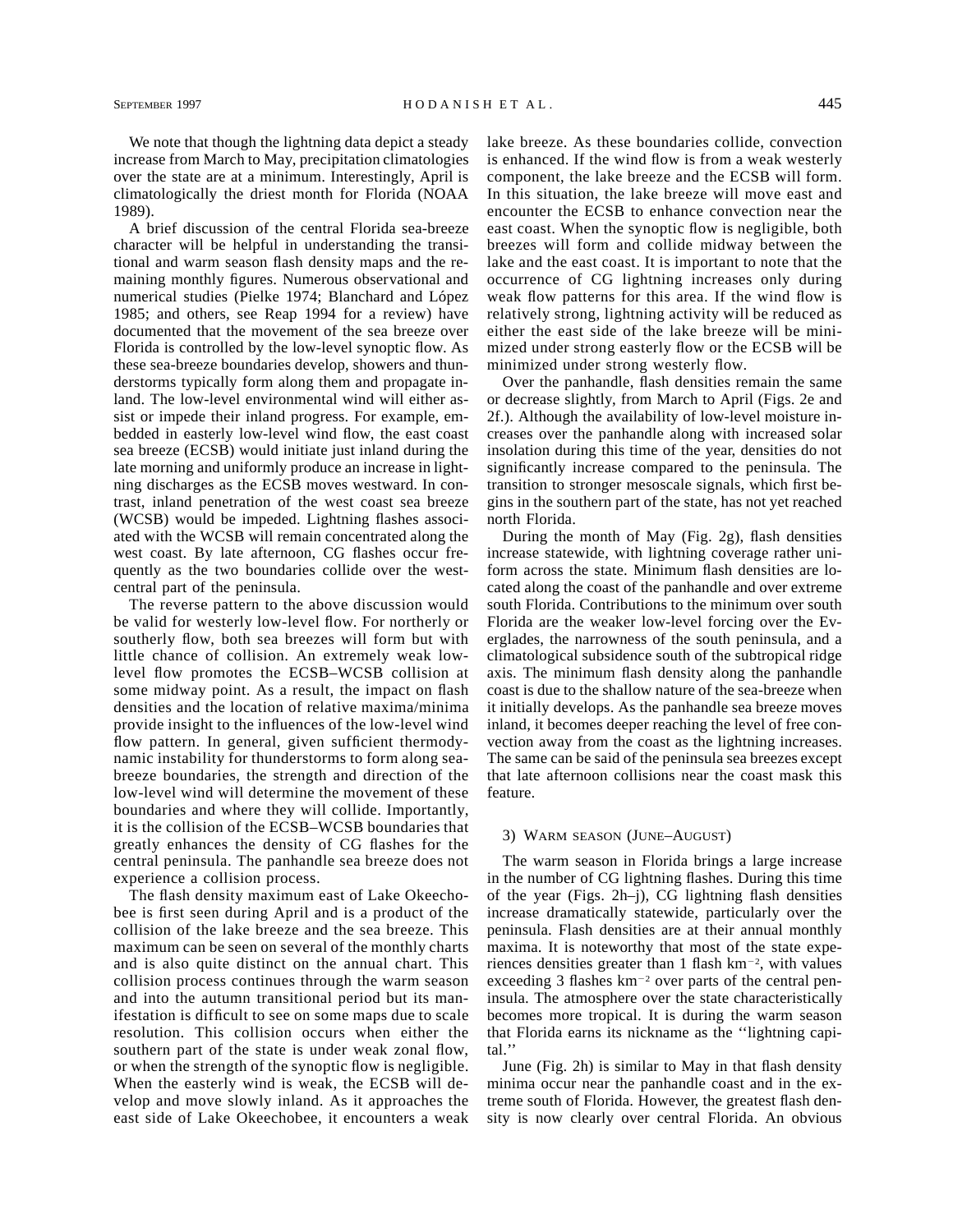difference for June is the remarkable flash density increase of three to nine times over the May values. This increase is due to deeper, more intense updrafts associated with thunderstorms that usually occur on a neardaily basis. Maximum flash density distributions over the central peninsula are governed by the location of the subtropical ridge axis, which affects the prevailing low-level pattern. The west coast shows a slightly greater increase in flash density that is caused by the dominance of the prevailing low-level easterlies and interaction with the Tampa Bay breeze and WCSB. We believe that this small area, just east of Tampa Bay, may experience a greater flash density (Reap 1994) than anywhere else in the United States. This signal is evident as early as April (Fig. 2f).

July (Fig. 2i) is the most active period for lightning over the state and shows the greatest areal extent of high flash density. There is a bimodal peak in flash density over the central peninsula. The west coast maximum is much larger than the east coast maximum, which is likely a function of the climatological positioning of the subtropical ridge axis across central Florida, resulting in differential motion to its north and south. This was also expressed by Reap (1994) as an artifact of southeasterly low-level flow, which is the most prevalent synoptic ''map type'' for the peninsula in July. A small flash density maximum appears south of Lake Okeechobee. The relative minima noted previously along the panhandle coast and over south Florida have disappeared. This may be an artifact of the logarithmic scale as the increments in flash density values are now much larger between divisions.

August (Fig. 2j) is strikingly similar to July. The primary difference, however, is the distinct separation in high flash densities ( $>$ 3 flashes km<sup>-2</sup>) toward the westand east-central regions of the peninsular coasts. This slight lowering of values over inland central Florida favors the notion of a less frequent collision of the ECSB–WCSB boundaries along the spine of the peninsula. This trend continues into September. The weakest climatological wind flow for Florida is generally during August (NOAA 1992). Interestingly, the distribution of high flash density values for August is nearly identical to the annual distribution.

## 4) AUTUMN TRANSITIONAL (SEPTEMBER AND OCTOBER)

We define the months of September and October as the autumn transitional period, since the lightning activity decreases sharply statewide (Figs. 2k and 2l).

September (Fig. 2k) begins a decline in flash density statewide. More so, the high flash densities over the central peninsula relax to values less than three flashes km<sup>-2</sup>. Land and water thermal differences are not as acute as water sources are now well warmed. However, the air mass over Florida remains somewhat ''tropical'' in nature, but with a stronger subsidence inversion south of the ridge axis, which has been documented to decrease widespread thunderstorm activity (Burpee 1979; Blanchard and López 1985). The ECSB–WCSB collision process that is required to produce the high flash densities does not occur as frequently.

The maximum flash densities are still large, with decreasing values in the north and central regions and the southern tip of the state. During September, wind flow patterns change from east-southeast to east-northeast, except over south Florida where east-southeast flow dominates. The change is caused by the eastward migration of the Bermuda high over the Atlantic. In addition, large anticyclones enter the southeastern United States from the northwest, which causes the climatological low-level flow over Florida to shift to the eastnortheast. Although parcel trajectories bring air off the warm Atlantic, airmass origins are continental and still bring sufficiently cooler, more stable air over the state. Consequently, thunderstorm development for the month declines.

In October (Fig. 21) flash density values decrease to less than 0.33 flashes  $km^{-2}$  over most of the state. In the panhandle, the densities decrease to less than 0.11 flashes  $km^{-2}$ . Thunderstorms occurring over the state begin to experience larger synoptic contributions although they can still occasionally form along the seabreeze boundaries. The three separate maxima over the east coast, we believe, potentially reveal the preferred locations of stalled frontal systems. At times, these fronts serve to focus convection that may form in the warm moist sector to the south, especially if the lowlevel flow possesses a southerly component.

### **4. Summary and conclusions**

Cloud-to-ground flash density distributions over a 10-yr period have been analyzed for the state of Florida. Flash density totals in the warm season (June, July, and August) exceed 10 flashes  $km^{-2}$  in the central part of the state. As the result of Florida's geography, its juxtaposition with water, and seasonal changes in atmospheric forcing, significant spatial and temporal variations in the numbers of CG lightning flashes exist. During the cool season (November–February), the greatest flash densities occur over the panhandle from thunderstorms associated with synoptic-scale systems. During the spring transitional season (March–May), flash densities increase over the entire state. However, a maximum remains over the western panhandle. The April and May flash density distributions show a transition from larger-scale frontal forcing to diurnal mesoscale forcing on localized thermal boundaries. Specific heat differences between land and water cause sea (lake/bay) breezes to develop, which release potential and static instability resulting in thunderstorms.

Entrenched in a near-tropical environment and surrounded by water on three sides, Florida is prone to the production of various sea- (lake-/bay-) breeze bound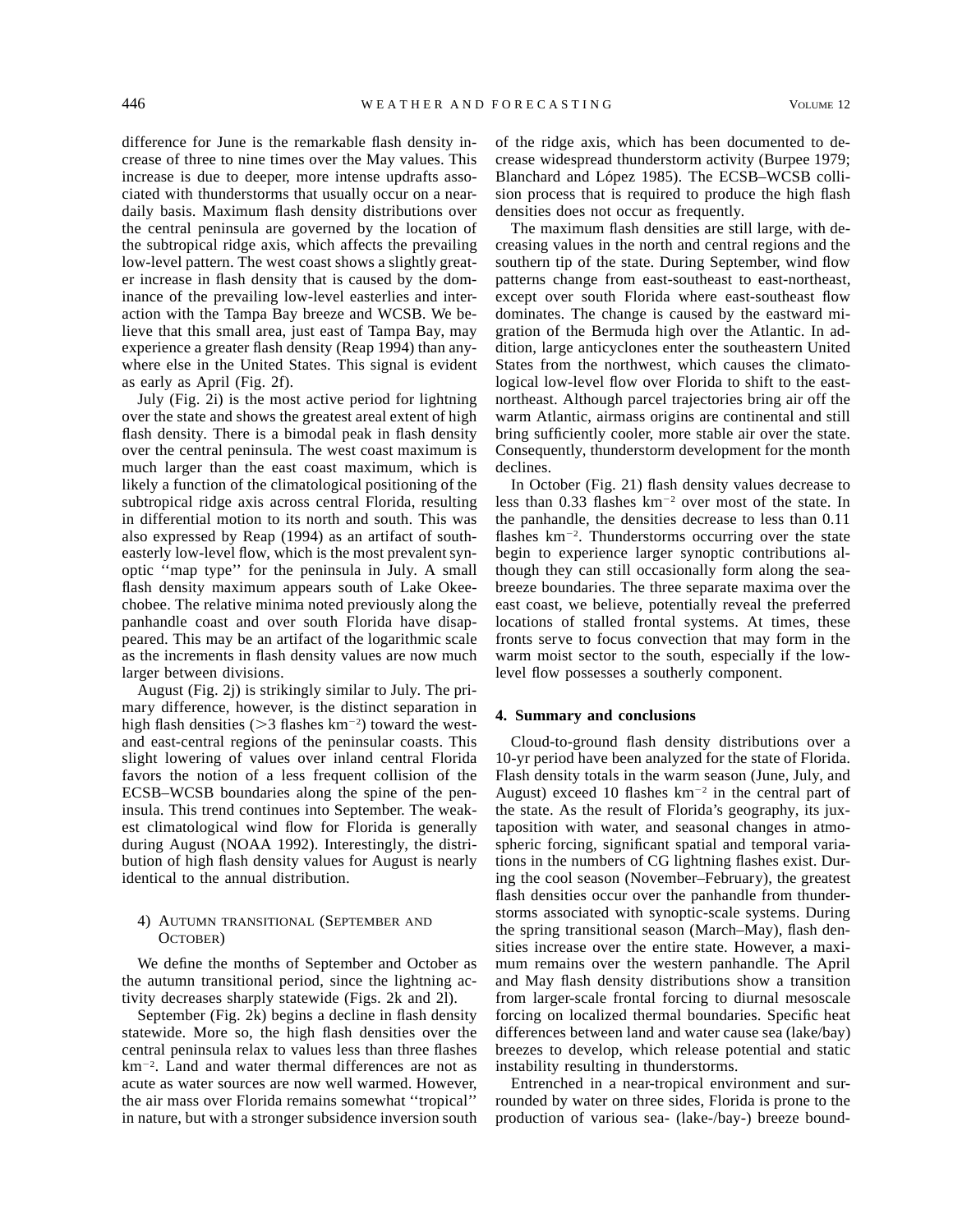aries, primarily during the transitional and warm season months. Geographical features like Tampa Bay and Cape Canaveral further enhance local convergence and convection and subsequently thunderstorms. Flash densities are greatest (with maxima over the peninsula) during the warm season resulting from diabatic processes and subsequent formations of sea-breeze convergence zones along the west and east coasts. The environmental low-level wind flow has a significant impact on the flash density distributions during this time of year. The panhandle does not experience these extreme maxima. From May to June, the flash densities increase by a factor of 3–10 statewide. By September, flash densities begin to decrease statewide as solar insolation decreases. During the autumn transitional season (September and October), flash densities decrease sharply statewide with the maximum over the east peninsula. Overall, on the annual map, the central Florida peninsula experiences the greatest flash density, while the ''big bend'' area and the extreme southern tip of the peninsula experience the least. By month, lightning flash densities are at a maximum statewide in July and at a minimum in December.

*Acknowledgments.* This study was initiated as the result of a meeting suggested by Dan Smith, National Weather Service, Southern Region. The lightning data were obtained from the GeoMet Data Services, Inc., Tucson, Arizona. The interest and assistance of Ken Cummins in this project are greatly appreciated. Constructive comments from Paul Hebert, Irv Watson, and an anonymous reviewer are appreciated. The National Weather Service Melbourne authors thank the staff at NWS Melbourne for their editorial reviews on an earlier version of this manuscript. Data handling at Texas A&M University is under the direction of Jerry Guynes and Robert White, and we thank them for their assistance. The editorial assistance of Barbara Orville is gratefully acknowledged. Our study represents endorsed collaboration between the Cooperative Institute for Applied Meteorological Studies (CIAMS) at Texas A&M University and the National Weather Service, Southern Region. This research is part of a lightning program supported by the National Science Foundation (ATM-9213787) and the National Oceanic and Atmospheric Administration (Contract NA37WA0543).

### REFERENCES

- Blanchard, D. O., and R. E. López, 1985: Spatial patterns of convection over south Florida. *Mon. Wea. Rev.,* **113,** 1282–1299.
- Burpee, R. W., 1979: Peninsula scale convergence in the south Florida sea breeze. *Mon. Wea. Rev.,* **107,** 852–860.
- Byers, H. R., and R. R. Braham, 1949: *The Thunderstorm.* U.S. Govt. Printing Office, Washington, DC, 287 pp.
- Cummins, K. L., E. A. Bardo, W. L. Hiscox, R. B. Pyle, and A. E. Pifer, 1996: NLDN '95: A combined TOA/MDF technology upgrade of the U.S. National Lightning Detection Network. Preprints, *12th Int. Conf. on Interactive Information and Processing Systems (IIPS) for Meteorology, Oceanography, and Hydrology*, Atlanta, GA, Amer. Meteor. Soc., 347–355.
- Dye, J. E., and Coauthors, 1986: Early electrification and precipitation

development in a small isolated Montana cumulonimbus. *J. Geophys. Res.,* **91,** 1231–1247.

- Fernald, E. A., 1981: *Atlas of Florida.* The Florida State University Foundation, 273 pp.
- Gannon, P. T., Sr., 1978: Influence of earth surfaces and cloud properties on the south Florida sea breeze. NOAA Tech. Rep. ERL 402-NHEML 2, 91 pp. [NTIS PB297398.]
- Gonzales, F., and J. Moore, 1990: Heavy rainfall event over the eastern portions of Dade and Broward counties on April 8th and 9th, 1990. NWS SR Tech. Attachment 90-37, 8 pp. [Available from National Weather Service Southern Region Headquarters, 819 Taylor St., Room 10A26, Ft. Worth, TX 76102.]
- Holle, R. L., A. I. Watson, R. E. López, K. W. Howard, R. Ortiz, and L. Li, 1992: Meteorological studies to improve short range forecasting of lightning/thunderstorms within the Kennedy Space Center area. Final Rep. NOAA, National Severe Storms Laboratory, 91 pp. [Available from National Severe Storms Laboratory, 1313 Halley Circle, Norman, OK 73069.]
- Jayaratne, E. R., C. P. R. Saunders, and J. Hallett, 1983: Laboratory studies of the charging of soft hail during ice crystal interactions. *Quart. J. Roy. Meteor. Soc.,* **109,** 609–630.
- Jorgensen, D. P., 1984: Mesoscale and convective-scale characteristics of mature hurricanes. Part I: General observations by research aircraft. *J. Atmos. Sci.,* **41,** 1268–1285.
- Krider, E. P., R. C. Noggle, and M. A. Uman, 1976: A gated, wideband magnetic direction finder for lightning return strokes. *J. Appl. Meteor.,* **15,** 301–306.
- -, A. E. Pifer, and D. L. Vance, 1980: Lightning direction finding systems for forest fire detection. *Bull. Amer. Meteor. Soc.,* **61,** 980–986.
- Lascody, R. L., 1993: A different look at Hurricane Andrew lightning around the eyewall. *Natl. Wea. Dig.,* **17,** 39–40.
- Livingston, E. S., J. W. Nielsen-Gammon, and R. E. Orville, 1996: A climatology, synoptic assessment, and thermodynamic evaluation for cloud-to-ground lightning in Georgia: A study for the 1996 Summer Olympics. *Bull. Amer. Meteor. Soc.,* **77,** 1483– 1495.
- López, R. E., and R. L. Holle, 1987: The distribution of summertime lightning as a function of low-level wind flow in central Florida. NOAA Tech. Memo. ERL ESG-28, 43 pp. [Available from National Severe Storms Laboratory, 1313 Halley Circle, Norman, OK 73069.]
- MacGorman, D. R., M. W. Maier, and W. D. Rust, 1984: Lightning strike density for the contiguous United States from thunderstorm duration records. Rep. NUREG/CR-3759, U.S. Nuclear Regulatory Commission, Washington, DC, 44 pp. [Available from National Severe Storms Laboratory, 1313 Halley Circle, Norman, OK 73069.]
- Mach, D. M., D. R. MacGorman, W. D. Rust, and R. T. Arnold, 1986: Site errors and detection efficiency in a magnetic direction-finder network for locating lightning strikes to ground. *J. Atmos. Oceanic Technol.,* **3,** 67–74.
- Maier, M. W., 1991: Preliminary evaluation of National Lightning Detection Network performance at Cape Canaveral during August 1990. Computer Science Raytheon Instrumentation System Evaluation Test. Rep. CDRL 137A2, CSR-322-0007, 24 pp. [Available from CSR/4140, P. O. Box 4127, Patrick AFB, FL 32925.]
- McCumber, M. C., and R. A. Pielke, 1981: Simulation of the effects of surface fluxes of heat and moisture in a mesoscale numerical model. Pt. 1, Soil layer. *J. Geophys. Res.,* **86,** 9929–9938.
- NOAA, 1989: Local climatological data—annual summaries for 1989, Part II. Southern Region, NCDC, Asheville, NC. 514 pp. , 1992: *International Station Meteorological Climate Summary.* Federal Climate Complex, Asheville, NC, CD-ROM.
- Orville, R. E., 1991: Lightning ground flash density in the contiguous United States—1989. *Mon. Wea. Rev.,* **119,** 573–577.
- , 1993: Cloud to ground lightning in the blizzard of '93. *Geophys. Res. Lett.,* **20** (13), 1367–1370.
- , R. W. Henderson, and L. F. Bosart, 1983: An East Coast light-